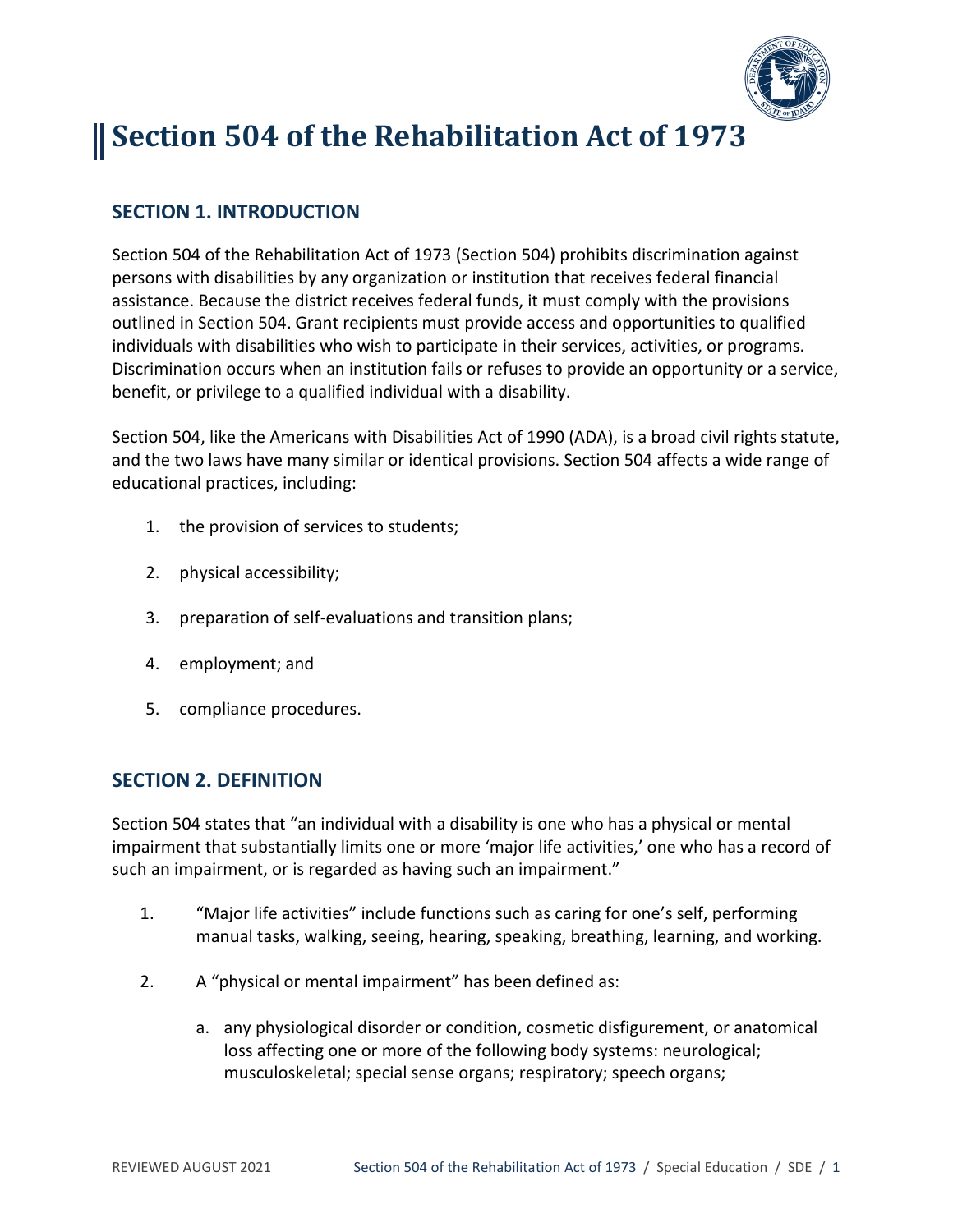cardiovascular; reproductive; digestive; genito-urinary; hemic and lymphatic; skin; and endocrine; or

- b. any mental or psychological disorder, such as mental retardation, organic brain syndrome, emotional or mental illness, and specific learning disabilities.
- 3. "Has a record of such an impairment" means anyone who "has a history of, or has been classified as having, a mental or physical impairment that substantially limits one or more major life activities."
- 4. "Is regarded as having an impairment" means anyone who:

a. "has a physical or mental impairment that does not substantially limit major life activities but is treated by a recipient as constituting such a limitation";

b. "has a physical or mental impairment that substantially limits major life activities only as a result of the attitudes of others toward such impairment"; or

c. "has none of the impairments defined but is treated by a recipient as having such an impairment."

It is important to note that certain conditions are excluded from these definitions of disability. For example, Section 504 specifically excludes persons who currently use illegal drugs. In addition, under both Section 504 and the ADA, individuals with disabilities are not protected unless they are also "qualified" to participate in an activity.

Under Section 504, a "qualified" student with a disability, with regard to elementary and secondary education, is defined as:

- 1. a person with a disability who is of an age during which persons without disabilities are provided education; and
- 2. a person with a disability who is of any age during which it is mandatory under state law to provide elementary or secondary educational services to persons with disabilities or to whom a state is required to provide a free appropriate public education under the Individuals with Disabilities Education Act (IDEA 2004).

Depending on the case, individuals may be "qualified" simply by their status as a student or a parent. Educators must consider whether adjustments can be made in policies, practices, or procedures so that students can participate in services, activities, or programs.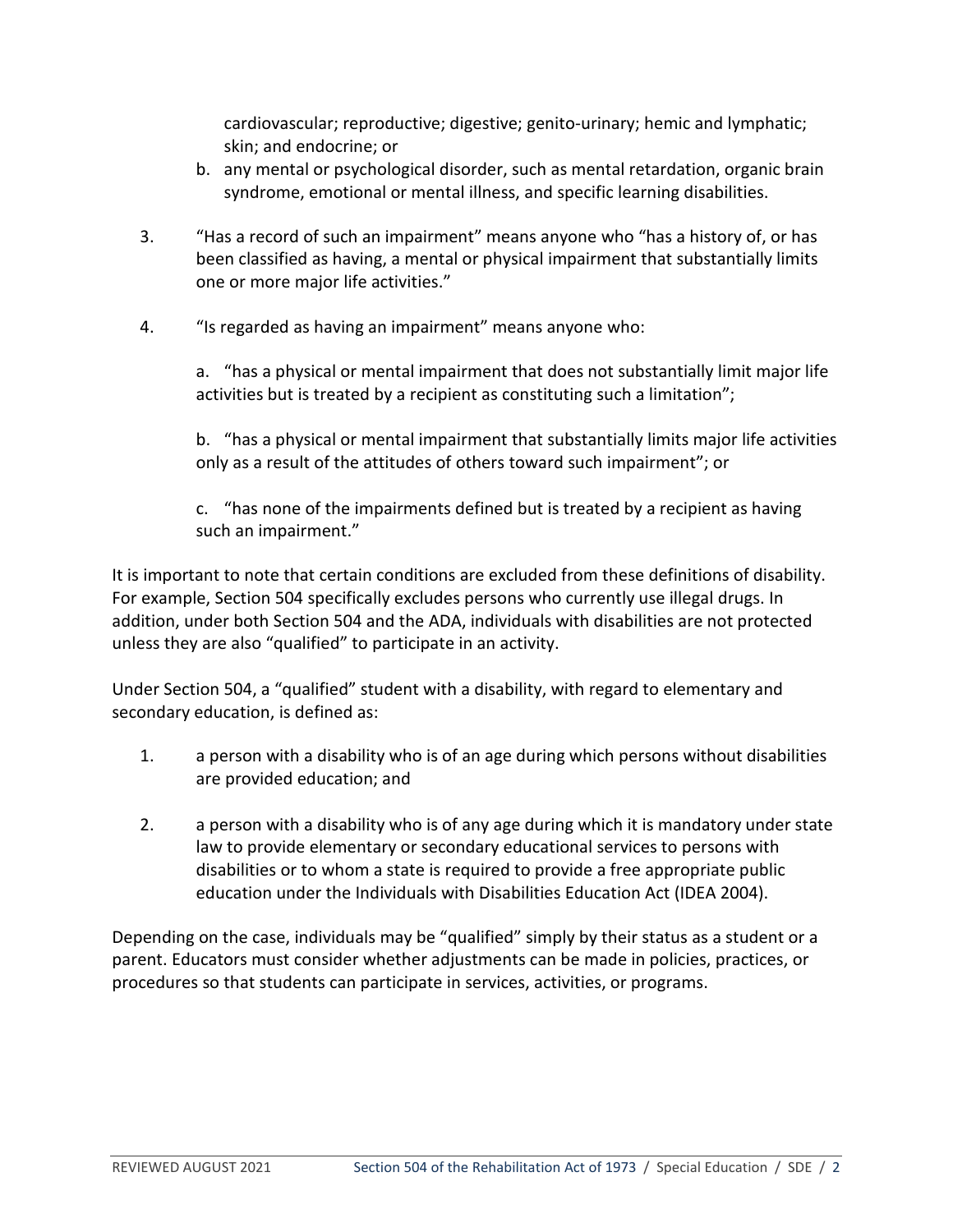### **SECTION 3. ADMINISTRATIVE REQUIREMENTS**

Administrative requirements under Section 504 are broad. The law requires that the district:

- 1. Prepare a self-evaluation that will determine if the district's current services, policies, and practices discriminate against individuals with disabilities and modify those that do.
- 2. Designate an individual to oversee compliance.
- 3. Develop a transition plan if structural changes are needed to achieve program accessibility.
- 4. Develop a grievance procedure to handle complaints of discrimination based on disability.

The U.S. Department of Education regulations for Section 504 require that students with disabilities be provided with a free appropriate public education (FAPE). These regulations also require identification, evaluation, provision of appropriate services, and procedural safeguards in every public school in the United States. In addition, Section 504 covers all students who meet

the definition of having a disability as defined in the IDEA 2004. However, not all individuals who have been determined to have a disability under Section 504 will be considered disabled under the IDEA 2004.

If it is determined that a student is disabled under Section 504, a team must:

- 1. Evaluate the student.
- 2. Develop an accommodation plan for any needed service.
	- a. Although there is no requirement that the plan be written, a district would be wise to develop a written plan to document all accommodations that would be provided for the student.
	- b. The plan may also include related services even though the student may not need, or qualify for, special education.
- 3. Implement the plan for the delivery of that service.